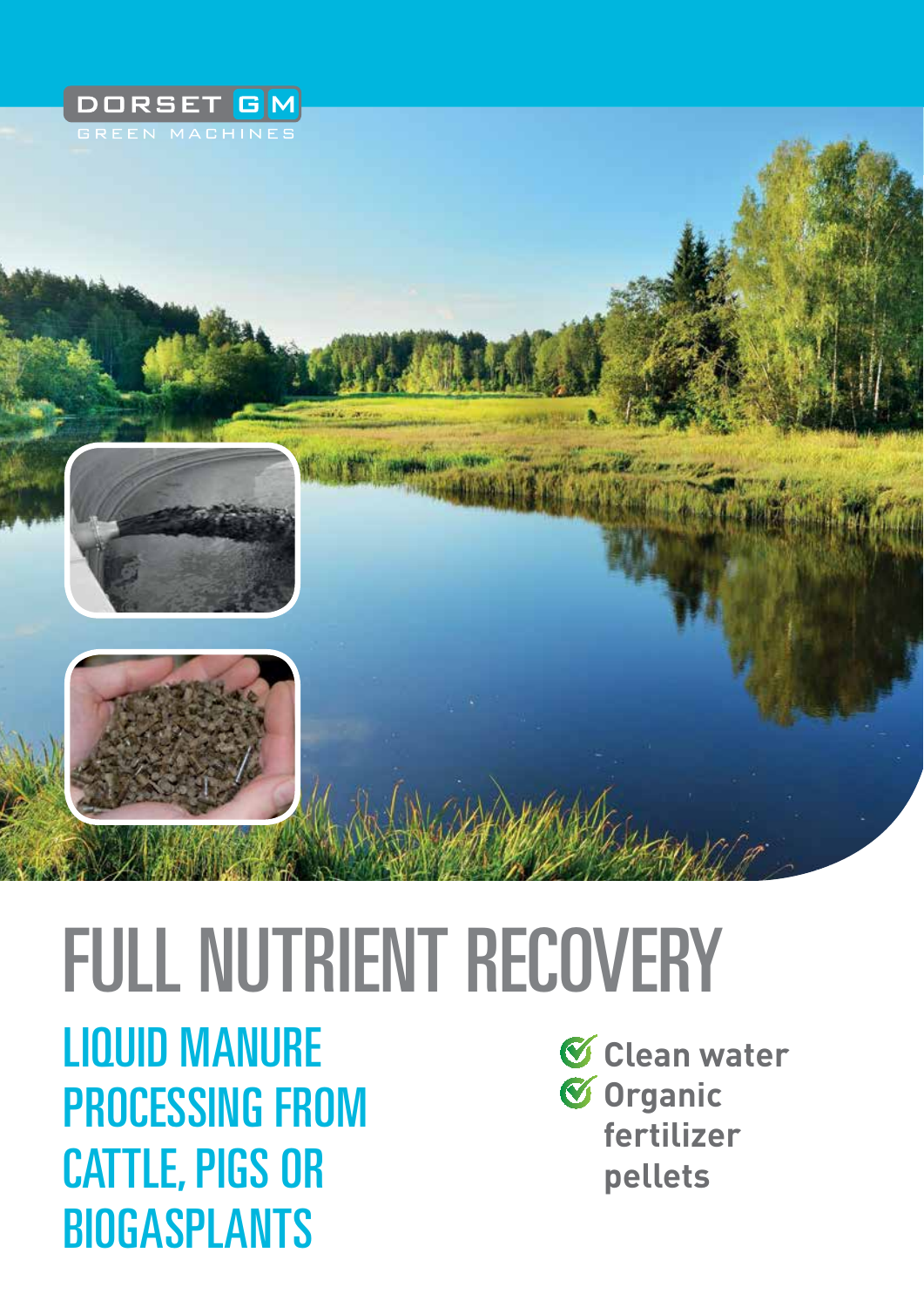

## **Full Nutrient Recovery System**

#### **An economic solution for processing liquid slurry**

This is a complete solution for processing of liquid slurry in 4 steps. The system is modular based for lower investment costs.





#### **Inputs Outputs**



## **Key Features**

#### No loss of valuables

In contrast to composting or other processing methods the valuable nutrients remain in the end product.

#### Clean water

The water extracted from the manure is sufficiently clean for use or discharge:  $\leftarrow$  5 mg NH4/kg.

#### Non-biological steps

The system does not rely on any biological process and is therefore consistent and reliable.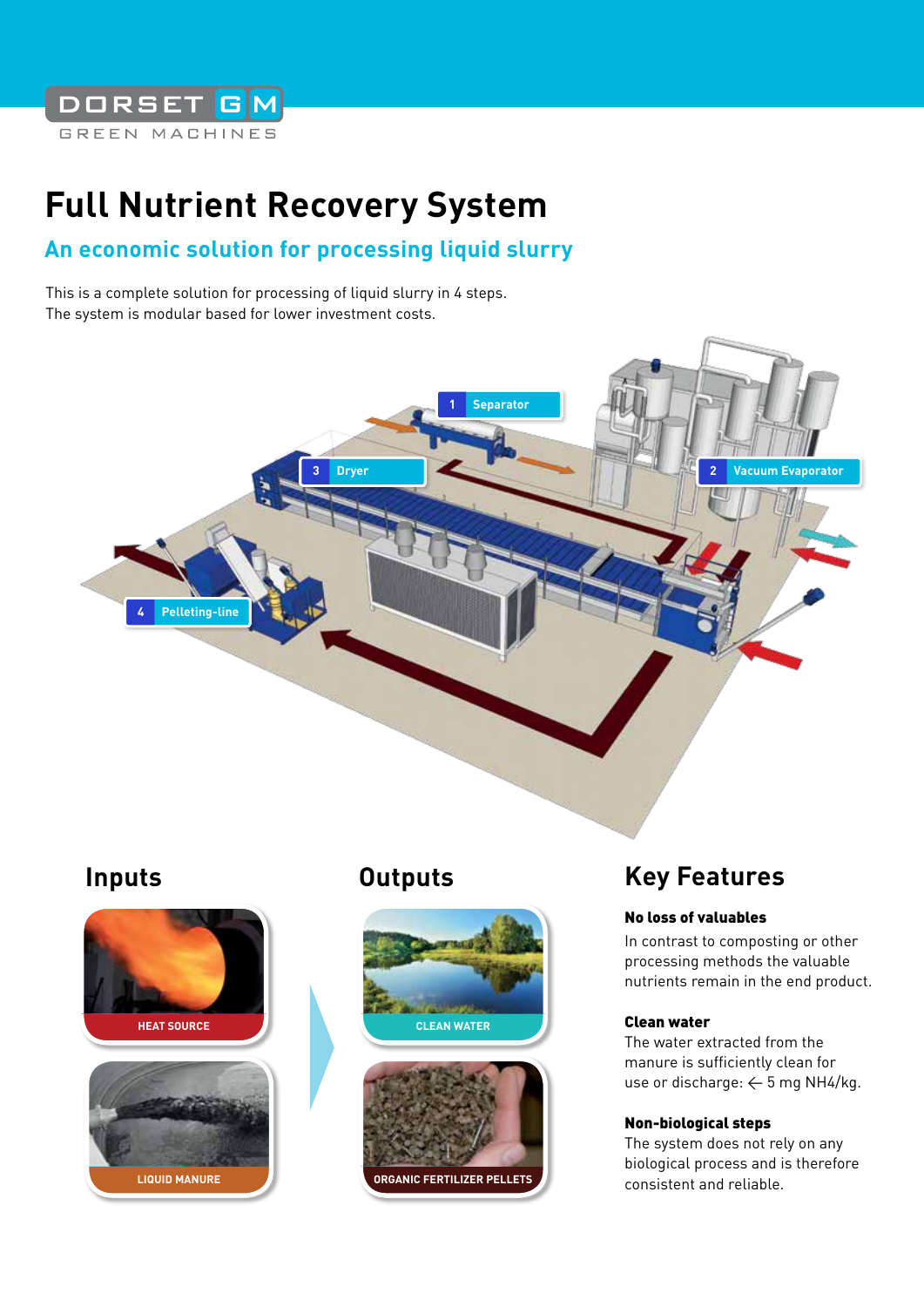

## **Remove water – Produce Organic fertilizer**



● A high value saleable end product

## **Full Nutrient Recovery System compared to alternative solutions**

#### This solutions differs from other solutions

- **Nutrients recovery:** The nutrient N-P-K are not lost while processing but remain in the end product
- **Reliable and consistent:**

The process does not rely on biology and is therefore consistent and reliable

● **Modular:**

The system is modular, which result in lower investment costs and less vulnerability to interruptions

#### ● **Lowest energy consumption:**

The system relies on the use and reuse of low cost heat and requires very little electricity

|                      | <b>Nutrient</b><br>recovery | <b>Water</b><br>treatment<br>plant | <b>RO/UF</b><br><b>Membranes</b> |
|----------------------|-----------------------------|------------------------------------|----------------------------------|
| Electricity use      |                             |                                    |                                  |
| Heat use             |                             |                                    |                                  |
| Water output quality |                             |                                    |                                  |
| Process reliability  |                             |                                    |                                  |
| Nutrient recovery    |                             |                                    |                                  |
| Maintenance          |                             |                                    |                                  |
| Space requirements   |                             |                                    |                                  |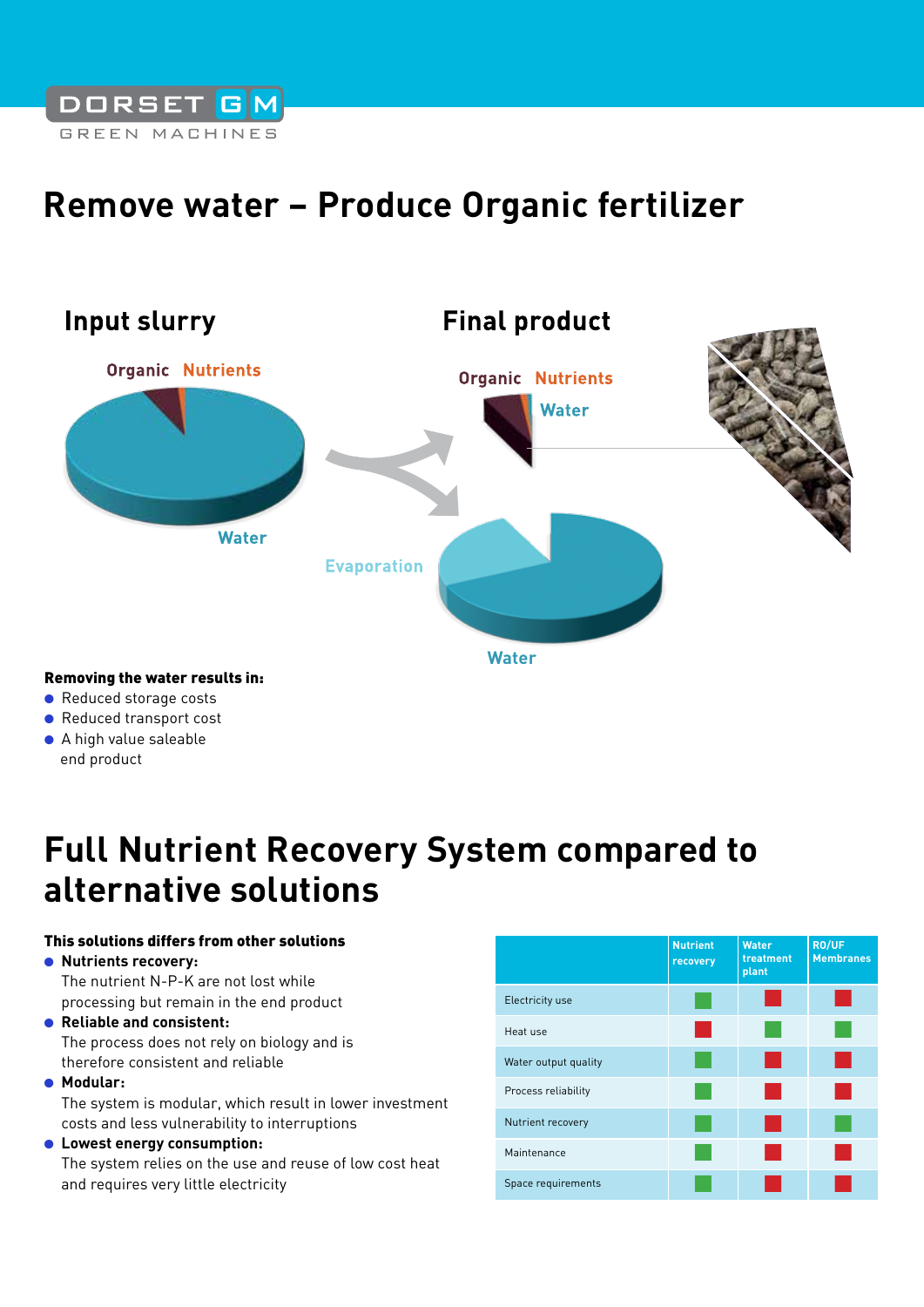#### **DORSET** GREEN MACHINES



#### 1 Separator

The separator can be any choice of system. Further advantage is that flocculants are not required. The solids go to the drier, the liquid to the vacuum evaporator. The vacuum evaporator allows up to 5% of dry matter, but for an efficient process 2,0 – 3,5% of dry matter is preferred. **Maker:** Customer choice



#### 2 Arnold Vacuum Evaporator

Clean water <5 mg NH3/liter) and concentrate (pumpable;1 – 25 % dry matter) are produced in different steps. More steps are used for increased efficiency in energy requirement.

The Special design of the heat exchanger prevent clogging and allows easy operation. The energy can be waste heat (hot water from 70 °C or more, but an electric-only version is also available.



#### 3 Dorset Drying system

Dorset plate belt dryers are used worldwide for processing biomass for more then 15 years. The solids from separation and the concentrate from evaporation can be dried separately or together.

Aircleaning is usually added for a good neighbor relationship and the environment.



#### 4 Dorset organic fertilizer factory

Pelleting and sanitation in one plug and play package: Dorset fertilizer factory.

The system turns the product in a compact good-looking organic fertilizer pellet suitable for storage, long distance transport and export certification procedures.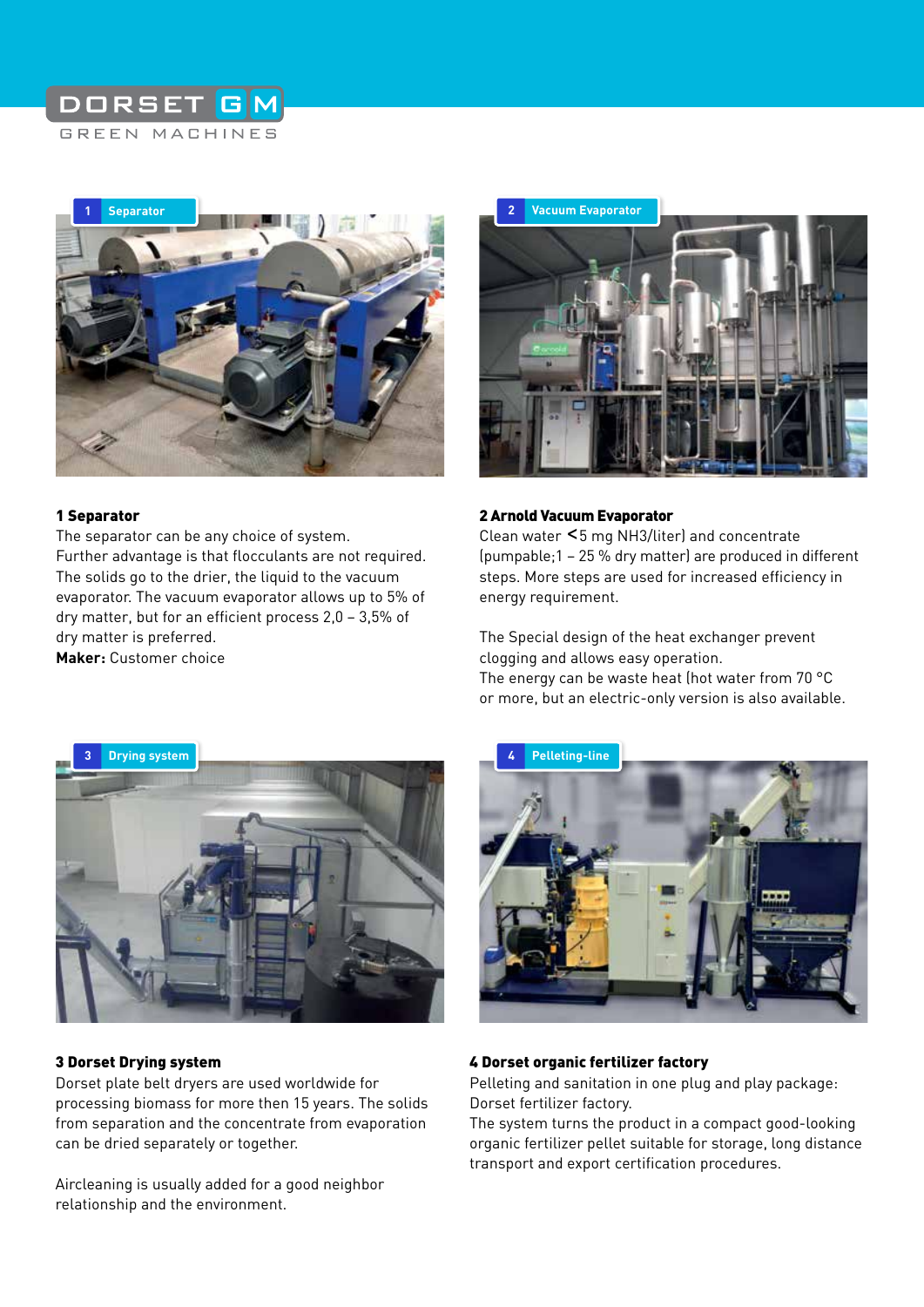

### **Refining**

- Organic material
- **Phosphate**
- **Potassium**
- ● Nitrogen
- for blending

#### **Custom Made Organic Fertilizer Production**

The market price of organic fertilizers increase if the properties of the product fully meets the specification of the demand.



## **Nutrient Refining**

#### **Optional next step**



#### **Biogas from Poultry Manure**

When producing biogas from poultry manure, the level of ammonia is a challenge. To lower the level it is necessary to add water.

Vacuum evaporation is the excellent way to produce recycling water. The solids and concentrates can be combined to process the organic fertilizer.

A part of the heat for the vacuum evaporation is re-used in the dryer for maximum performance.

## **Ammonia stripping Alternative use of**

## **the evaporator**

A simple version of the evaporationsystem can be used to strip the ammonia from liquids. The endproduct can be ammoniumsulphate (crystals) or ammoniawater (25%). The stripping version is also available as stand alone product.